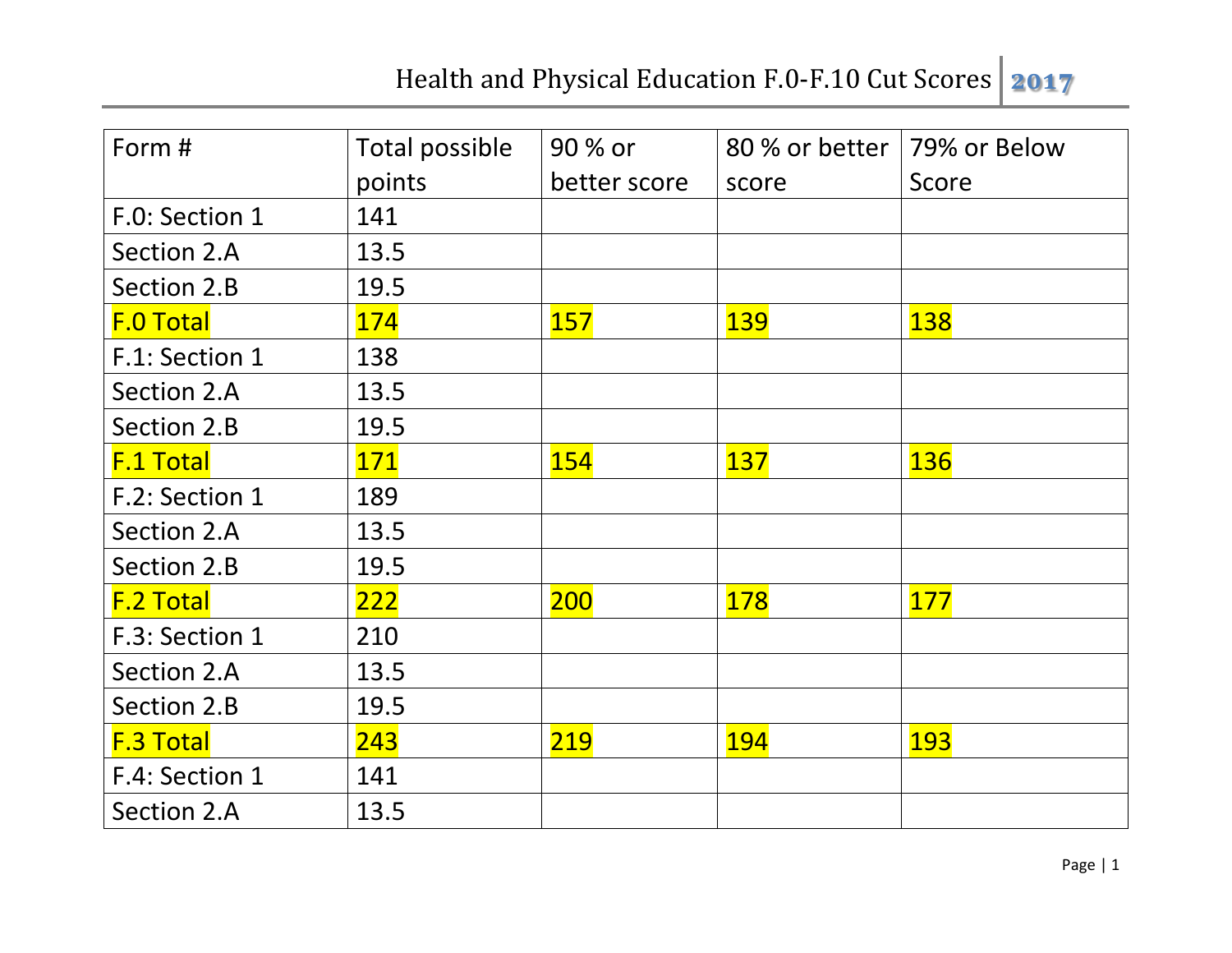| Form #           | Total possible | 90 % or      | 80 % or better | 79% or Below |
|------------------|----------------|--------------|----------------|--------------|
|                  | points         | better score | score          | Score        |
| Section 2.B      | 19.5           |              |                |              |
| <b>F.4 Total</b> | 174            | <b>157</b>   | <b>139</b>     | <b>138</b>   |
| F.5: Section 1   | 231            |              |                |              |
| Section 2.A      | 13.5           |              |                |              |
| Section 2.B      | 19.5           |              |                |              |
| <b>F.5 Total</b> | 264            | 238          | 211            | 210          |
| F.6: Section 1   | 258            |              |                |              |
| Section 2.A      | 13.5           |              |                |              |
| Section 2.B      | 19.5           |              |                |              |
| <b>F.6 Total</b> | 291            | 262          | 233            | <b>232</b>   |
| F.7: Section 1   | 282            |              |                |              |
| Section 2.A      | 13.5           |              |                |              |
| Section 2.B      | 19.5           |              |                |              |
| <b>F.7 Total</b> | 315            | 284          | 252            | 251          |
| F.8: Section 1   | 291            |              |                |              |
| Section 2.A      | 13.5           |              |                |              |
| Section 2.B      | 19.5           |              |                |              |
| <b>F.8 Total</b> | 324            | <b>292</b>   | <b>259</b>     | 258          |